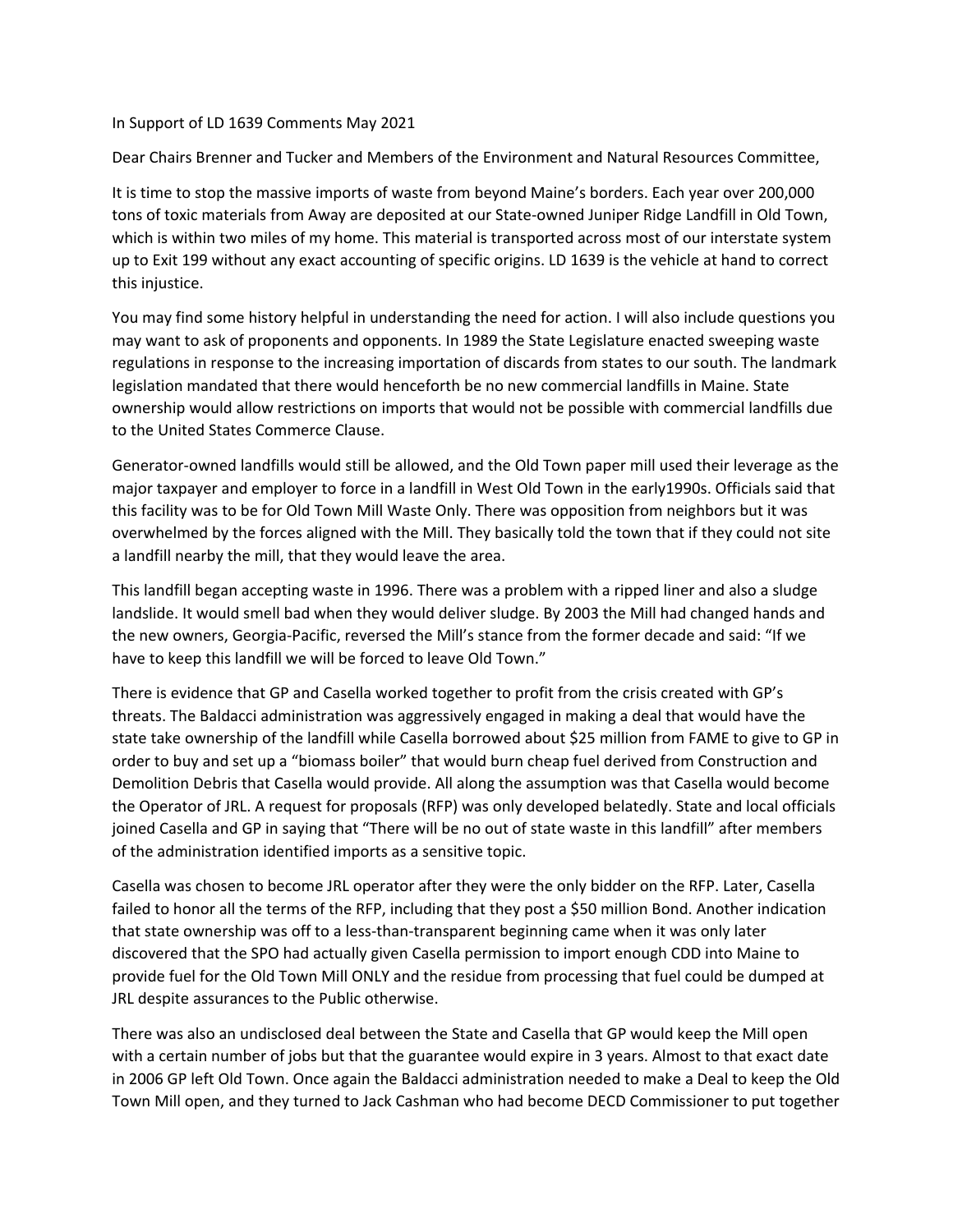a group of (unknown) investors to form a group called Red Shield and take over the Mill. Leading up to the 2006 gubernatorial election there were amendments made to the Operating Services Agreement (OSA) between Casella and the SPO. As part of these changes, there was a Fuel Supply Agreement (FSA) signed that authorized Casella to import enough CDD to provide fuel for ANY BOILER in Maine. This was the start of the wholesale importation into JRL becoming status quo.

In 2007 the DEP adopted a new definition of Maine Waste which was quietly approved in the legislature. Until this point a common-sense understanding was in place: if it became a waste for the first time within Maine's geographical boundaries it was Maine waste. This was the understanding in 1989 when the landmark legislation banning new commercial landfills passed. This newer version included any materials used for grading, shaping or frost protection as automatically becoming Maine Waste! Can you imagine Maine lobsters or Maine potatoes with similar deceptive definitions?

After the State took ownership of JRL in 2004, the DEP granted Casella/SPO a landfill expansion which raised the permitted capacity to 10 million cubic yards. This happened WITHOUT A PUBLIC HEARING. The State regulator (DEP) gave the State-as-Owner (SPO)a huge addition which benefited Casella by hundreds of millions of dollars worth of capacity.

Some might think, "Okay, the state made a deal to keep a mill open and bring fuel for Maine companies. No big deal." However, the SPO and Casella never mentioned to the other entities involved that the OSA had changed in a major way. The City of Old Town, whose Host Community Agreement (HCA) prohibited disposal of any out of state waste not used to provide fuel for the Old Town Mill, was not told. The town of Alton, where the JRL entrance is located and which also receives tipping fees, was not notified. The Juniper Ridge Landfill Advisory Committee, composed of representatives from Alton, Old Town and the Penobscot Nation were not informed. And perhaps most outrageously, the DEP was never trusted with the fact that all the landfill rules had changed. We only found out about these Secret Amendments from 2006 in 2008 through citizen action. This continued the pattern of Casella and the State deceiving the citizens of Maine.

Red Shield finally restarted the Old Town Mill and by February of 2007 started to use CDD-derived fuel from Casella to power their "biomass boiler". This resulted in the creation of Hazardous waste in the form of lead-laden ash from the boiler which had spewed into the town of Bradley across the Penobscot River. Hazardous waste was prohibited from JRL, but it remains there to this day.

Three major transactions altered the Maine wastescape between 2010 and 2014. Casella agreed to close its MERC incinerator in Biddeford which was having difficulty meeting its air license requirements. As part of the closure, many towns in southern Maine signed waste agreements with Casella wherein their curbside waste (MSW) was designated for JRL disposal, even though this was prohibited. Casella also closed its commercial Pine Tree Landfill (PTLF) in Hampden during this time period. Casella then sold its KTI biofuels processing facility in Lewiston to ReEnergy. In retrospect it almost appears that Casella redirected its out of state wastes that were going into PTLF (where this was permitted) to JRL.

The ReEnergy (former KTI) plant in Lewiston is classified as a processing facility. Under Maine law, any processing facility must recycle at least 50% of its inputs. Inputs to ReEnergy are over 90% from out of state, and over 90% of outputs from ReEnergy come to JRL. So how do they pass the 50% recycling threshold? It is because wastes used for Daily Cover are counted as Recycled! Even though this toxic substance will stay in a landfill forever it is classified as Recycled. LD 1639 will change this.